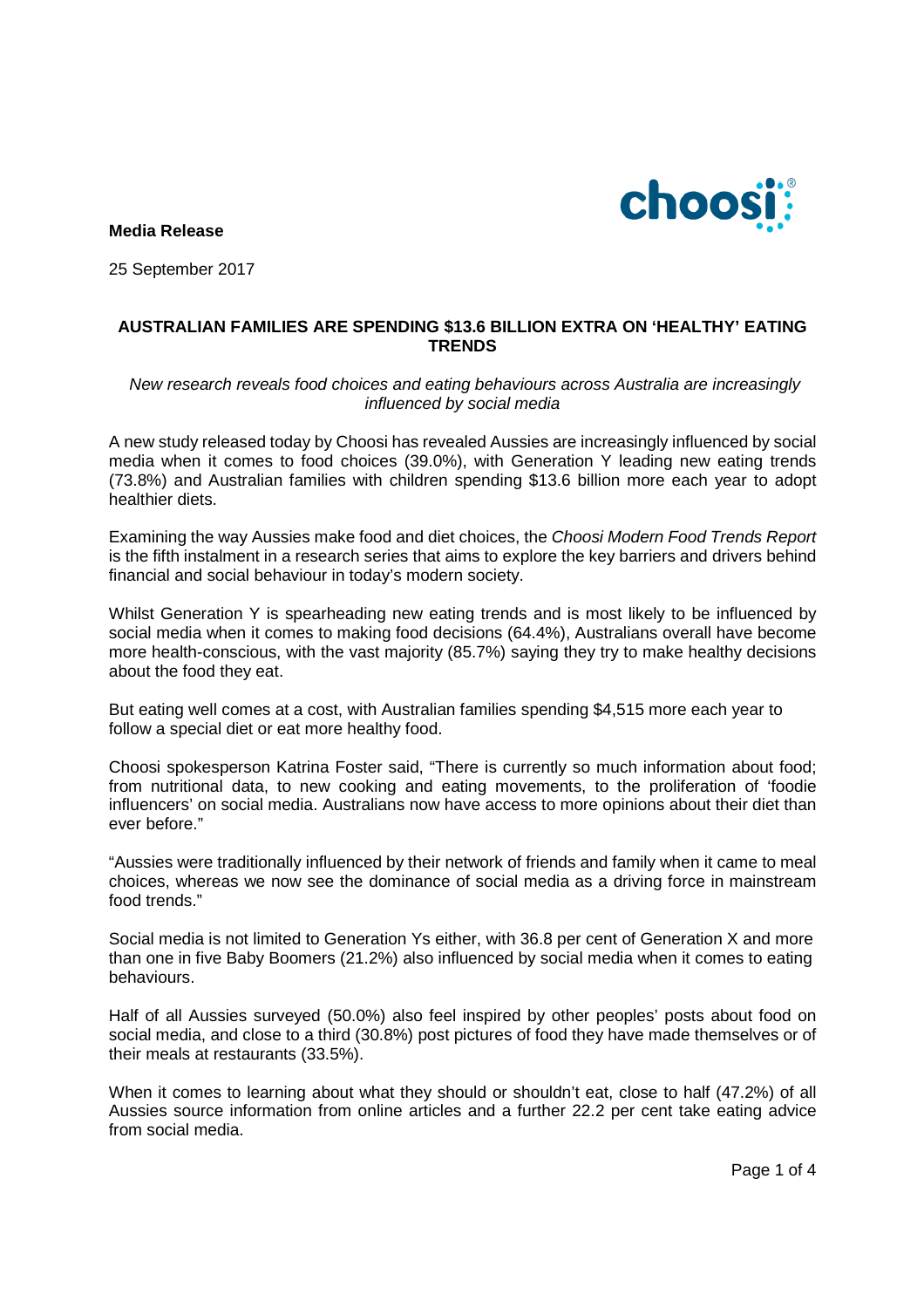Whilst these findings identify an increase in online 'sharing' behaviour, actual face-to-face time with others over a meal is becoming a relic of the past. Less than half (47.1%) of Australians eat most of their meals around a table with their family or friends, with two in five (42.9%) saying most of their meals are consumed in front of the TV.

Close to a quarter (24.8%) of Australians eat most of their meals on their own at the table or kitchen bench, whilst one in seven (14.9%) say most of their meals are eaten at their office desk.

But some traditions endure with close to a third (31.3%) of Aussies still gathering for 'Sunday family dinners' and almost a quarter (24.2%) having 'takeaway dinner Fridays'.

The rise of social media and other influences are far reaching with the vast majority of Australians saying their eating habits have significantly changed over the past five (81.7%) and ten years (85.2%).

Nutritionist Dr Joanna McMillan said, "Given Australians are looking to new information sources to educate themselves about food and diet, it's positive to see many are still focused on making healthy eating decisions. That said, it's common for people to be confused with so many conflicting opinions out there."

Of the many reasons propelling the changing diets of Australians, almost half of all Aussies (46.1%) say they are increasingly likely to be influenced by the latest trends when making food choices.

Although Aussies say they try to make healthy decisions about the food they eat, there remains some uncertainty and scepticism around healthy eating. The large majority (72.5%) say there is too much of a focus on eating 'superfoods' and close to two-thirds (64.6%) agree that many modern food trends are not particularly healthy.

For some people, uncertainty and distrust has turned to outright disbelief with 74.2 per cent of Australians agreeing that modern food trends are becoming ridiculous and over 60 per cent believing that some 'superfood' claims are a myth.

"Even when taking into account the cynicism and uncertainty around certain food choices, it's undeniable that Australia is experiencing a significant shift in the way we research, evaluate and follow eating trends, particularly when it comes to health-conscious diets."

"The good news is that healthy eating does not need to involve expensive 'superfoods' and Aussies are recognising that some food trends are not based on evidence. It's encouraging to see that the majority of people are confident they are making healthier decisions overall", concludes Dr McMillan.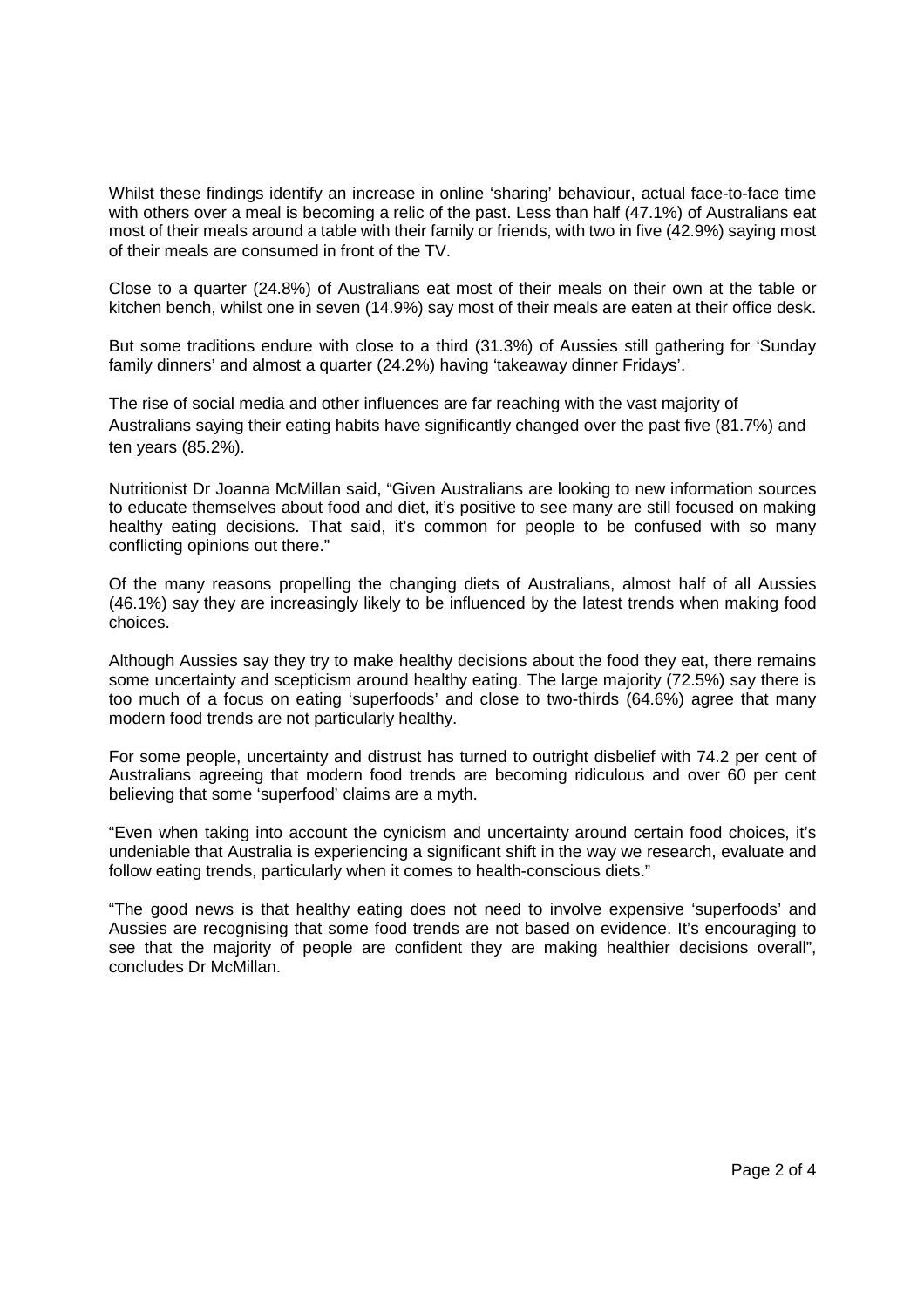# **Additional findings from the Choosi Modern Food Trends Report**

### **Change in eating habits**

- The average Australian diet has changed significantly over the past decade (87.3%): the vast majority say their eating habits have changed over the past five years (81.7%) and over the past ten years (85.2%).
- More than a quarter (26.8%) of Australians say their eating habits are primarily self-taught, and close to two in five (39.0%) say social media influences their current eating behaviours.

## **Impact of Social Media & Food Trends**

- The impacts of social media are far reaching: around half of all Aussies love seeing stylised food pictures online (48.8%) or prefer to consume food that looks great (53.7%).
- Those from Generation Y are the most likely to agree they love seeing stylised food pictures online (69.1%) and tend to prefer food that looks great (68.6%). They are also the most likely to feel pressured to follow dieting trends or eat healthy foods (36.6%).
- Close to two-thirds (64.8%) of Australians tend to purchase foods that are part of new food trends, and more than half (51.4%) claim to incorporate 'superfoods' into their diet.
- Many Australians agree that modern food trends are like fashion and are rarely here to stay (73.9%), and the vast majority of Australians agree that there are some good diets but most are just 'fads' (89.4%). Emerging and popular food trends identified in the study include 'zero waste' (55.3% have tried), 'health snack grazing' (49.3% have tried) and 'evening-focused food and drink' (31.2% have tried).
- Social and environmental concerns are also increasing in importance. Close to two in five (38.5%) Australians say social issues influence the food they choose and more than half (53.4%) are influenced by environmental issues. Also, raking high on the list of priorities are fair trade principles (56.8%) and animal rights issues (48.2%).

### **Cost and spending behaviours**

- More than three in four (77.9%) Aussies say food has become more expensive over the past decade in Australia, and on average Australian families claim to spend over \$4,500 extra a year to follow a special diet or eat healthier.Rising food costs mean many Australians have been cooking more at home and ordering in less over the past ten years; on average, Australians spend approximately \$377 on buying groceries, \$89 on eating out and \$21 in ordering home delivery each month for themselves and/or members of their household.
- Aussies are happy eating at home, with seven out of ten (70.1%) saying they do not wish they could spend more on eating out or home delivery.
- Close to two in five (37.4%) Australians usually spend between 11 and 20 per cent of their total income on food, whilst close to a third (31.8%) claim to usually spend 21 to 30 per cent of their total income. One in five (19.9%) usually spend 10 per cent or less of their total income on food.